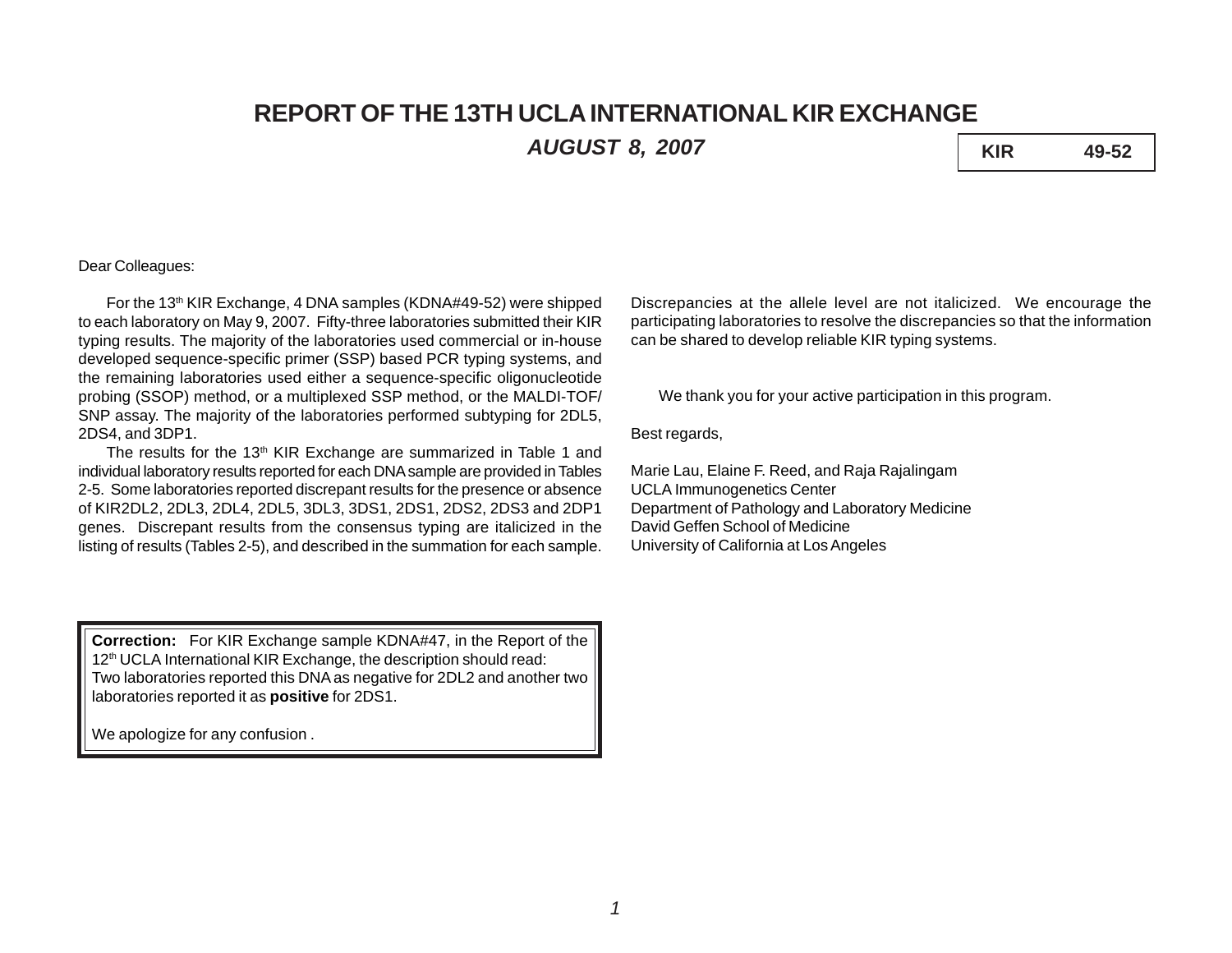#### **KIR Exchange Sample: KDNA # 0049:**

This DNA was isolated from an Hispanic donor. This individual carried all known 17 KIR genes. However, two laboratories reported that this DNA was negative for the 2DL2 gene and another two laboratories reported it as negative for the 2DL5A gene. This is a common KIR genotype found in Asian Indians, occurring at a frequency up to 23% (Rajalingam et al. unpublished results). Nearly 5% of Caucasians carry this genotype whereas it occurs rarely in Chinese, Japanese and Africans (1). Previously typed KDNA#26 sample comprised similar KIR gene content.

#### **KIR Exchange Sample: KDNA # 0050:**

KDNA#50 was obtained from a Black individual. The consensus KIR type is: 2DL1-2DL2-2DL3-2DL4-3DL1-3DL2-3DL3-2DS2-2DS4-2DP1-3DP1. This is a rare genotype reported only in Basque population (2). One laboratory reported that this DNA carried the 3DS1 gene, and another one reported it to be positive for the 2DS1 gene. The genotype was similar to the one typed in a previous sample, KDNA#37.

#### **KIR Exchange Sample: KDNA # 0051:**

The ethnic origin of this sample donor is unknown. The consensus KIR type is: 2DL1-2DL3-2DL4-2DL5-3DL1-3DL2-3DL3-3DS1-2DS1-2DS3-2DS4- 2DP1-3DP1. This KIR genotype occurs commonly in Pacific Islands populations with a frequency of 8-12% (3). One laboratory typed this DNA as positive for 2DL2 and another one laboratory reported this DNA as negative for both 2DL4 and 2DS3. This same KIR genotype was previously typed in KDNA#44.

#### **KIR Exchange Sample: KDNA # 0052:**

The ethnic origin of this DNA donor is Asian. The consensus KIR type is: 2DL1-2DL3-2DL4-2DL5-3DL1-3DL2-3DL3-3DS1-2DS1-2DS4-2DS5-2DP1- 3DP1. This is the second most common KIR genotype observed in most populations (1). One or two laboratories reported discrepant results for 7 of these loci: 2DL3, 2DL5, 3DL3, 3DS1, 2DS2, 2DS3 and 2DP1. This DNA was previously typed as KDNA#01 by 12 laboratories in the first KIR Exchange in 2004. All 12 laboratories were in complete agreement for the KIR genotype, with the exception of one laboratory that reported it as 2DL5-negative. The increased number of participating laboratories, from 12 to 53, may account for the increased level of discrepancy observed in this present retyping exercise.

## **References**

- 1. Yawata, M., Yawata, N., Abi-Rached, L., and Parham, P. (2002). Variation within the human killer cell immunoglobulin-like receptor (KIR) gene family. Crit Rev Immunol *22*, 463-482.
- 2. Santin, I., de Nanclares, G. P., Calvo, B., Gaafar, A., Castano, L., and Bilbao, J. R. (2006). Killer cell immunoglobulin-like receptor (KIR) genes in the Basque population: association study of KIR gene contents with type 1 diabetes mellitus. Hum Immunol *67*, 118-124.
- 3. Velickovic, M., Velickovic, Z., and Dunckley, H. (2006). Diversity of killer cell immunoglobulin-like receptor genes in Pacific Islands populations. Immunogenetics *58*, 523-532.